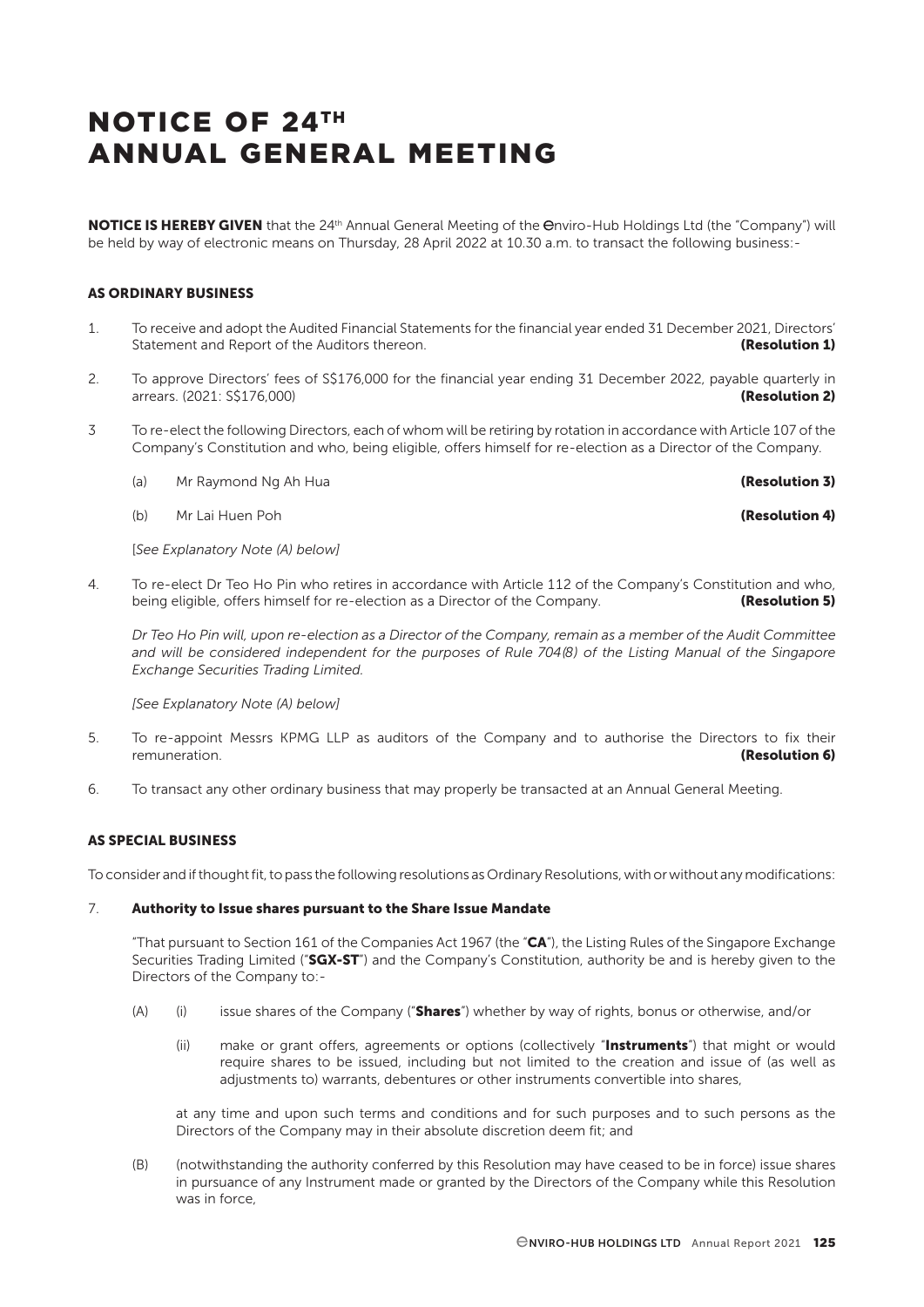provided that:

- (a) the aggregate number of shares to be issued pursuant to this Resolution (including shares to be issued in pursuance of Instruments made or granted pursuant to this Resolution) does not exceed fifty per centum (50%) of the total number of issued shares (excluding treasury shares and subsidiary holdings) of the Company (as calculated in accordance with sub-paragraph (b) below), of which the aggregate number of shares to be issued other than on a *pro rata* basis to shareholders of the Company (including shares to be issued in pursuance of Instruments made or granted pursuant to this Resolution) does not exceed twenty per centum (20%) of the total number of issued shares (excluding treasury shares and subsidiary holdings) of the Company (as calculated in accordance with sub-paragraph (b) below);
- (b) (subject to such manner of calculation as may be prescribed by the SGX-ST) for the purpose of determining the aggregate number of shares that may be issued under sub-paragraph (a) above, the total number of issued shares (excluding treasury shares and subsidiary holdings) shall be based on the total number of issued shares (excluding treasury shares and subsidiary holdings) of the Company at the time this Resolution is passed, after adjusting for:
	- (i) new shares arising from the conversion or exercise of any convertible securities which were issued and are outstanding or subsisting at the time this Resolution is passed;
	- (ii) new shares arising from exercising share options or vesting of share awards which were issued and are outstanding or subsisting at the time this Resolution is passed, provided the options or awards were granted in compliance with the provisions of the Listing Manual of the SGX-ST; and
	- (iii) any subsequent bonus issue, consolidation or subdivision of shares,

and, in sub-paragraph (a) above and this sub-paragraph (b), "subsidiary holdings" has the meaning given to it in the Listing Manual of the SGX-ST;

- (c) in exercising the authority conferred by this Resolution, the Company shall comply with the provisions of the Listing Manual of the SGX-ST for the time being in force (unless such compliance has been waived by the SGX-ST) and the Constitution for the time being of the Company; and
- (d) (unless revoked or varied by the Company in general meeting) the authority conferred by this Resolution shall continue in force until the conclusion of the next Annual General Meeting of the Company or the date by which the next Annual General Meeting of the Company is required by law to be held, whichever **is the earlier"** (**Resolution 7**)

#### 8. Proposed Renewal of the Shareholders' General Mandate for Interested Person Transactions

That:

- (a) approval be and is hereby given for the renewal of the general mandate for the purpose of Chapter 9 of the Listing Manual of the Singapore Exchange Securities Trading Limited ("SGX-ST"), for the Company and its subsidiaries, and their associated companies, or any of them, to enter into any of the transactions falling within the types of "interested person transactions", particulars of which are set out in the Company's circular to shareholders dated 6 April 2022 ("Circular"), with any party who is of the class or classes of "interested persons" described in the Circular, provided that such transactions are made on normal commercial terms and in accordance with the guidelines and procedures for review and administration of "interested person transactions" as described in the Circular and will not be prejudicial to the interests of the Company and its minority shareholders; and
- (b) the approval given in paragraph (a) above ("**IPT Mandate**") shall, unless revoked or varied by the Company in a general meeting of the Company, continue in force until the date on which the next annual general meeting of the Company is held or is required by law to be held, whichever is the earlier; and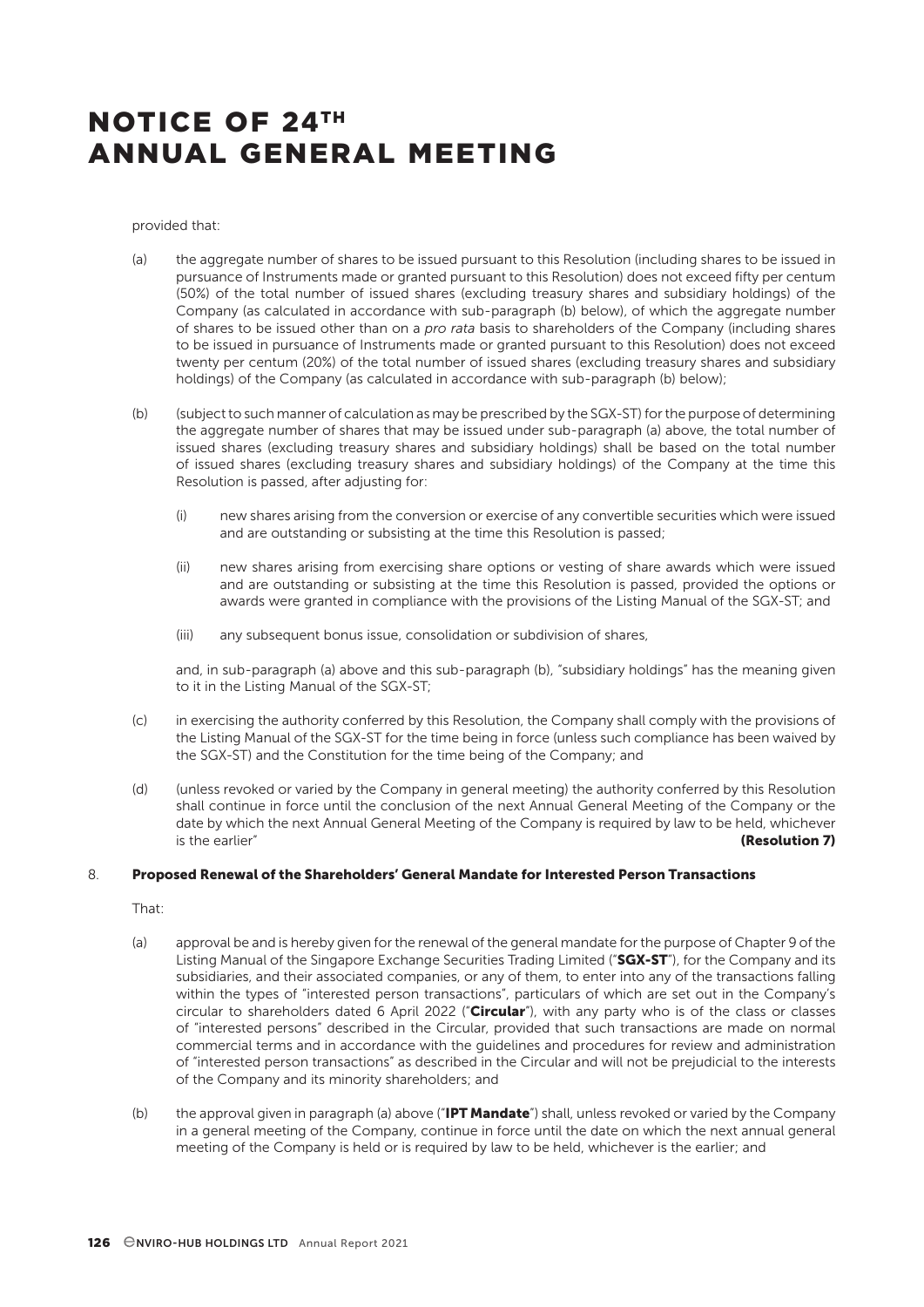- (c) the audit committee of the Company be and is hereby authorised to take such action as it deems proper in respect of procedures and/or to modify or implement such procedures as may be necessary for the IPT Mandate to take into consideration any amendment to Chapter 9 of the SGX-ST Listing Manual which may be prescribed by the SGX-ST from time to time, and such other applicable laws and rules; and
- (d) the Directors and any of them be and are hereby authorised and empowered to approve and complete and do all such acts and things (including to approve, modify, ratify, sign, seal, execute and deliver all such documents as may be required) as he or they may consider expedient, desirable or necessary or in the interests of the Company to give effect to the IPT Mandate and this resolution and the transactions contemplated and/or authorised by the IPT Mandate and this resolution. **(Resolution 8)**

#### 9. Proposed renewal of the Shares Purchase Mandate

That:

- (a) pursuant to Article 52(2) and for the purposes of the Companies Act 1967, the Directors of the Company be and are hereby authorised generally and unconditionally to make purchases of ordinary shares in the share capital of the Company ("Shares") from time to time (whether by way of market purchases or off-market purchases on an equal access scheme) of up to ten per cent. (10%) of the issued Shares (ascertained as at the date of the passing of this resolution, but excluding any Shares held as treasury Shares or subsidiary holdings) at the price of up to but not exceeding the Maximum Price (as defined below), in accordance with the guidelines described in the Circular, including the "Guidelines on Shares Purchases" set out in Appendix I of the Circular, and otherwise in accordance with all other laws and regulations, and the rules of the SGX-ST ("Shares Purchase Mandate"); and
- (b) the Shares Purchase Mandate shall, unless revoked or varied by the Company in general meeting, continue in force until the earlier of:-
	- (i) the conclusion of the next annual general meeting of the Company;
	- (ii) the expiration of the period within which the next annual general meeting of the Company is required by law to be held; or
	- (iii) the date on which the purchases or acquisitions of Shares pursuant to the Shares Purchase Mandate are carried out to the full extent mandated; and
- (c) in this Ordinary Resolution 8, "Maximum Price" means:
	- (i) in the case of a market purchase of Shares on the SGX-ST transacted through the SGX-ST's trading system or on another stock exchange on which the Company's equity securities are listed, one hundred and five per cent. (105%) of the Average Closing Price; and
	- (ii) in the case of an off-market purchase pursuant to an equal access scheme in accordance with Section 76C of the Companies Act 1967, one hundred and twenty per cent. (120%) of the Average Closing Price,

in either case, excluding related expenses of the Shares purchase.

For the above purposes:

"Average Closing Price" means the average of the closing market prices of a Share over the last five (5) market days on which transactions in the Shares were recorded preceding the day of the market purchase (which is deemed to be adjusted for any corporate action that occurs after the relevant 5-day period and the day on which the purchases are made);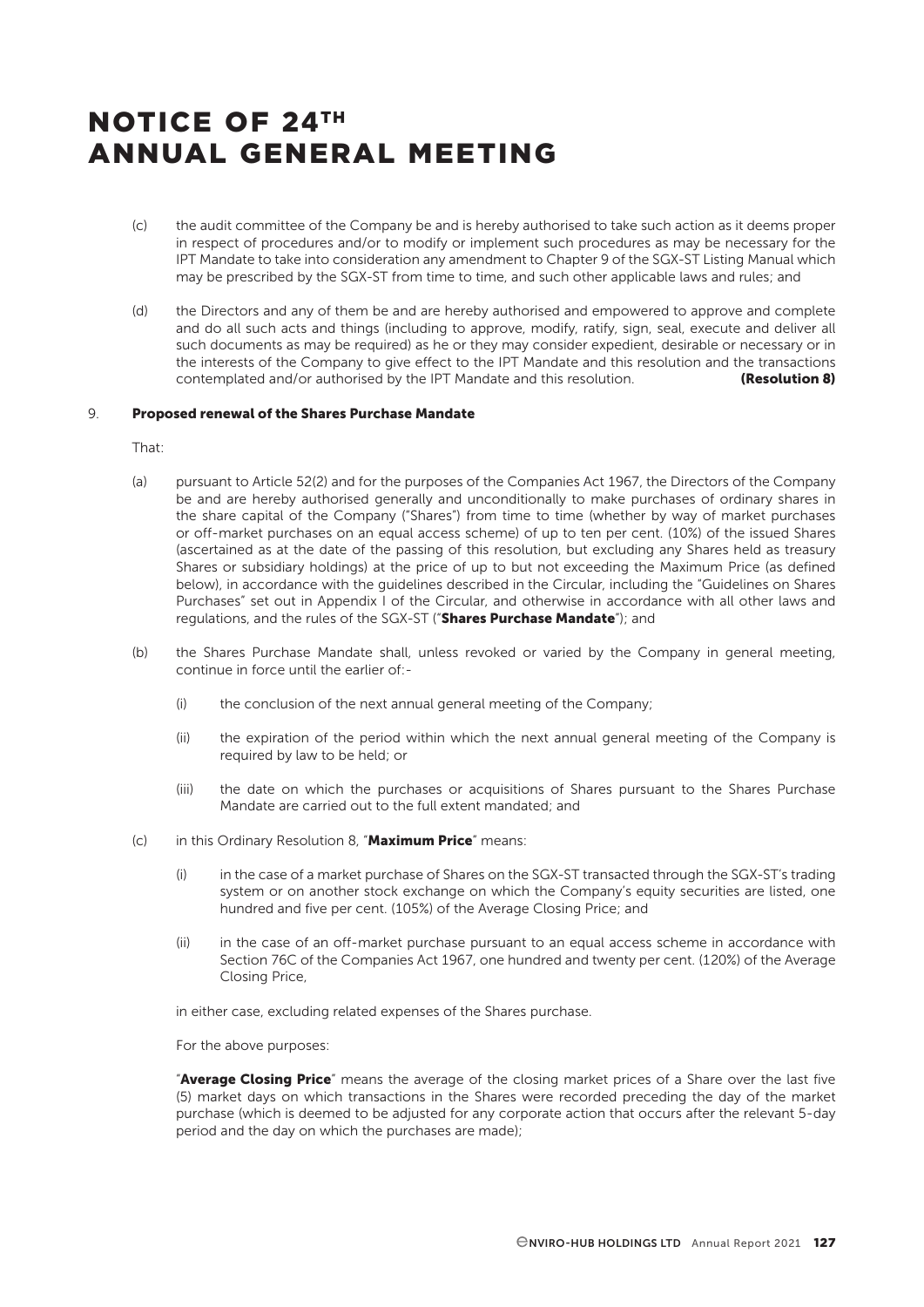(d) the Directors of the Company and any of them be and are hereby authorised to complete and do all such acts and things (including executing such documents as may be required) as they or he may consider necessary, expedient, incidental or in the interests of the Company to give effect to the Shares Purchase Mandate and this resolution, and the transactions contemplated and/or authorised by the Shares Purchase Mandate and this resolution. The contraction of the contraction of the contraction of the contraction of the contraction of the contraction of the contraction of the contraction of the contraction of the contraction of the

# 10. Authority to Offer and Grant Awards and to Allot and Issue Shares under the Enviro-Hub Share Award Scheme

That pursuant to Section 161 of the Companies Act, 1967, the Directors of the Company be and are hereby authorized to offer and grant awards ("Awards") in accordance with the provisions of the "Enviro-Hub Share Award Scheme" ("Scheme") and (notwithstanding the authority conferred by this resolution may have ceased to be in force) to allot and issue from time to time such number of fully-paid new ordinary shares in the capital of the Company ("Shares") as may be required to be issued pursuant to the vesting of the Awards under the Scheme provided always that the aggregate number of Shares (comprising new Shares and/or treasury Shares) to be delivered pursuant to the Scheme, when added to the number of new Shares issued and issuable and the number of treasury Shares delivered in respect of all other share schemes or share plans of the Company (if any), shall not exceed fifteen per cent. (15%) of the total issued share capital of the Company (excluding treasury Shares and subsidiary holdings) from time to time, and provided also that, subject to such adjustments as may be made to the Scheme as a result of any variation in the capital structure of the Company, and that such authority shall, unless revoked or varied by the Company in a general meeting, continue in force until the conclusion of the next annual general meeting of the Company or the date by which the next annual general meeting of the Company is required by law to be held, whichever is the earlier. **Example 19 (Resolution 10)** 

By Order of the Board

Joanna Lim Lan Sim Company Secretary 6 April 2022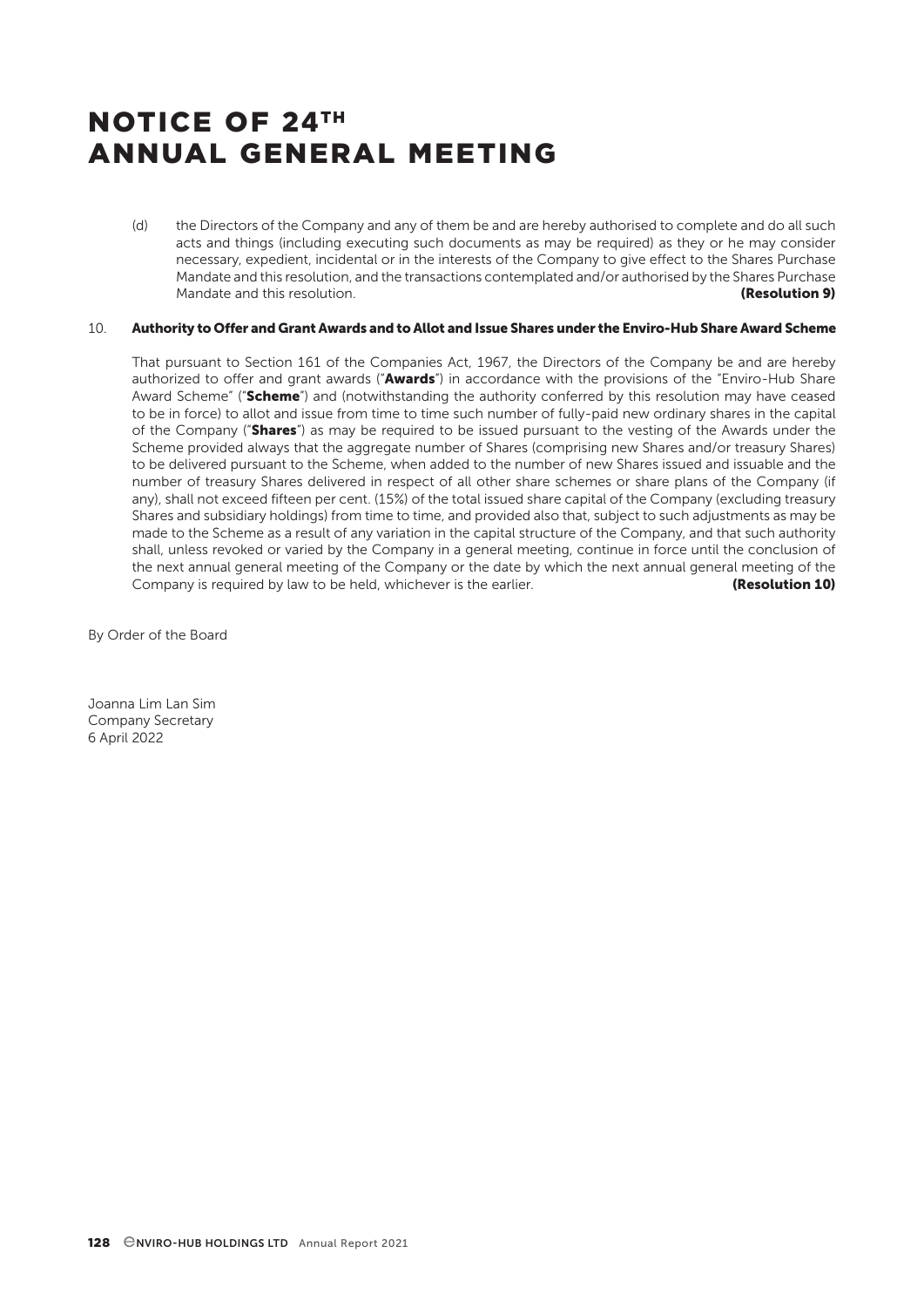#### Explanatory Note

#### (A) Resolutions 3 to 5

In relation to the Ordinary Resolutions 3 to 5 proposed in items 3(a), 3(b) and 4 above, the detailed information on Mr Raymond Ng Ah Hua, Mr Lai Huen Poh and Dr Teo Ho Pin are set out in the section entitled "Board of Directors", Table 3 in the Corporate Governance Report and "Additional Information on Directors Seeking Re-election" of the Company's 2021 Annual Report.

Mr Raymond Ng Ah Hua is the Executive Chairman and controlling shareholder of the Company.

There are no relationships (including immediate family relationships) between Mr Lai Huen Poh and the Company, its related corporations, its substantial shareholders or its officers.

There are no relationships (including immediate family relationships) between Dr Teo Ho Pin and the Company, its related corporations, its substantial shareholders or its officers.

## Statement pursuant to Article 61(3) of the Company's Constitution

The effect of the resolutions under the heading "Special Business" in the Notice of the Annual General Meeting is:-

- 1. The **Ordinary Resolution 7** proposed in item 7 above, if passed, will empower the Directors of the Company (unless varied or revoked by the Company in general meeting) from the date of this Annual General Meeting until the date of the next Annual General Meeting, or the date by which the next Annual General Meeting is required by law to be held, whichever is the earlier, to issue shares and to make or grant instruments (such as warrants or debentures) convertible into shares and issue shares in pursuance of such instruments. The number of shares (including shares to be issued in pursuance of instruments made or granted) that the Directors of the Company may issue under Resolution 7 shall not exceed fifty per centum (50%) of the total number of issued shares (excluding treasury shares and subsidiary holdings) of the Company at the time of the passing of Resolution 7, of which up to twenty per centum (20%) may be issued other than on a pro rata basis to the shareholders. The aggregate number of shares which may be issued shall be based on the total number of issued shares (excluding treasury shares and subsidiary holdings) of the Company at the time that Resolution 7 is passed, after adjusting for (a) new shares arising from the conversion or exercise of any convertible securities or share options or vesting of share awards which were issued and are outstanding or subsisting at the time that Resolution 7 is passed, and (b) any subsequent bonus issue or consolidation or subdivision of shares. As at 23 March 2022 (the "Latest Practicable Date"), the Company had no treasury shares and subsidiary holdings.
- 2. The **Ordinary Resolution 8** proposed in item 7 above, if passed, will authorise the types of "interested person transactions" as described in the Company's circular to shareholders dated 12 April 2021 and recurring in the year and will empower the Directors of the Company to do all acts necessary to give effect to the IPT Mandate (as defined in Resolution 7 above). This authority will, unless revoked or varied by the Company at a general meeting, expire on the date on which the next annual general meeting of the Company is held or is required by law to be held, whichever is earlier. Details of the IPT Mandate are set out in the Company's circular to shareholders dated 6 April 2022.
- 3. The Ordinary Resolution 9 proposed in item 8 above, if passed, will authorise the Directors of the Company to make on-market and off-market purchases or acquisitions of ordinary shares in the share capital of the Company ("Shares") of up to 10 per cent. (10%) of the issued shares (excluding treasury Shares and subsidiary holdings) (ascertained as at the date of the passing of Resolution 8 above) at such price(s) up to the Maximum Price (as defined in Resolution 8 above) and will empower the Directors of the Company to do all acts necessary to give effect to the Share Purchase Mandate (as defined in Resolution 8 above). This authority will, unless revoked or varied by the Company at a general meeting, expire on the date on which the next annual general meeting of the Company is held, or the day by which the next annual general meeting of the Company is required by law to be held, or the date on which the purchases or acquisitions of Shares pursuant to the Share Purchase Mandate are carried out to the full extent mandated, whichever is the earlier. Detailed information on the Shares Purchase Mandate, including the sources of funds to be used for the purchase or acquisition, the amount of financing (if any) and the illustrative financial impact on the Company's financial position, is set out in the Company's circular to shareholders dated 6 April 2022.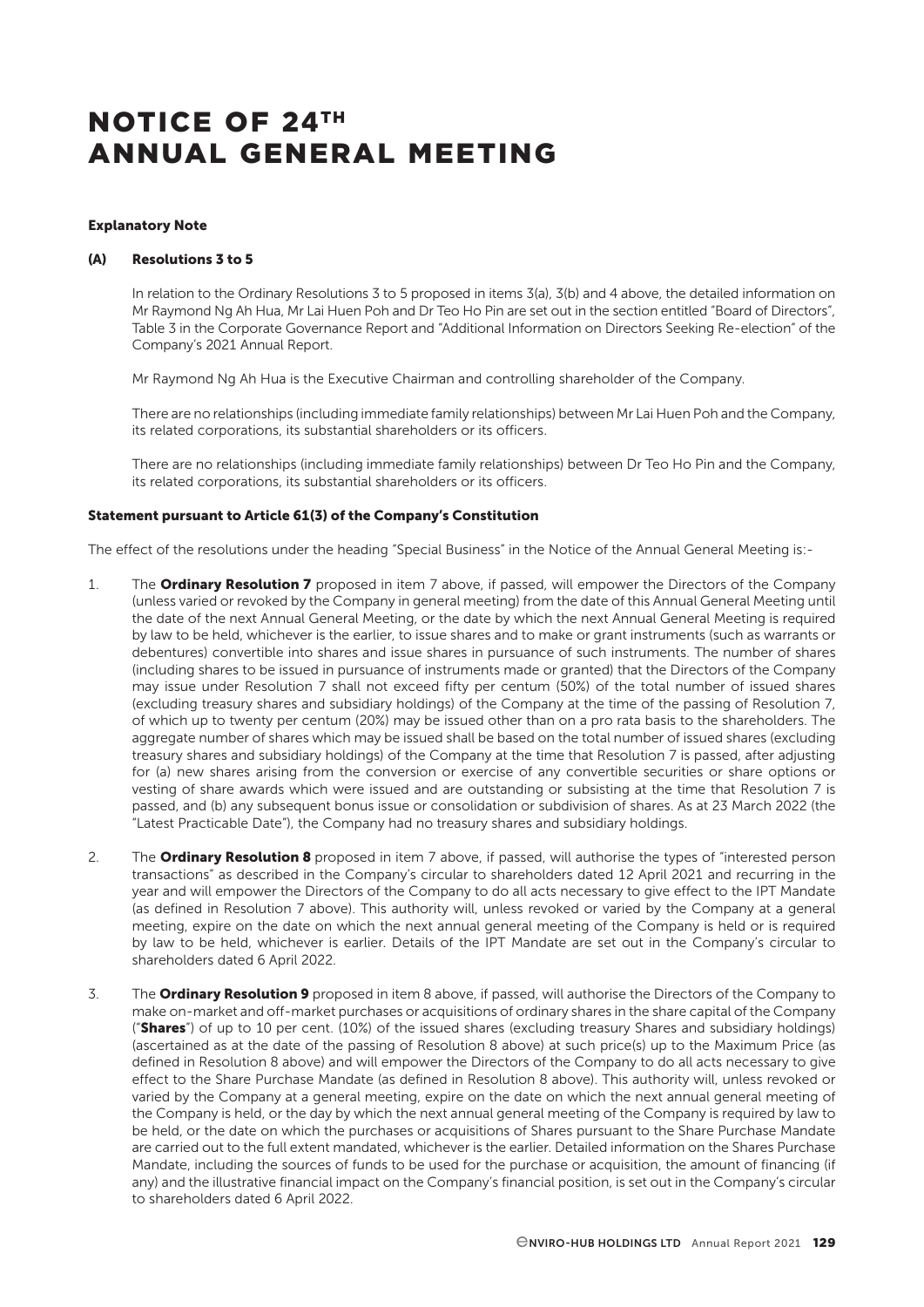4. The **Ordinary Resolution 10** proposed in item 10 above, if passed, will authorise the Directors of the Company to offer and grant awards and to allot and issue new ordinary shares in the capital of the Company ("Shares") pursuant to the "Enviro-Hub Share Award Scheme" ("Scheme"), the details of the Scheme and a summary of the rules of which are set out in the Company's circular to shareholders dated 31 October 2012 (which was approved at the Extraordinary General Meeting of the Company held on 22 November 2012), provided always that the aggregate number of Shares (comprising new Shares and/or treasury Shares) to be delivered pursuant to the Scheme, when added to the number of new Shares issued and issuable and the number of treasury Shares delivered in respect of all other share schemes or share plans of the Company (if any), shall not exceed fifteen per cent. (15%) of the total issued share capital of the Company (excluding treasury Shares and subsidiary holdings) from time to time. Note that the Scheme is approaching the end of its 10-year duration and will be discontinued on 22 November 2022. This authority shall, unless revoked or varied by the Company in a general meeting, continue in force until the conclusion of the next annual general meeting of the Company or the date by which the next annual general meeting of the Company is required by law to be held, whichever is the earlier.

#### Notes:

- (1) This Annual General Meeting ("AGM") is being convened, and will be held, by way of electronic means pursuant to the COVID-19 (Temporary Measures) (Alternative Arrangements for Meetings for Companies, Variable Capital Companies, Business Trusts, Unit Trusts and Debenture Holders) Order 2020.
- (2) Alternative arrangements relating to attendance at the AGM via electronic means (including arrangements by which the meeting can be electronically accessed via live audio-visual webcast or live audio-only stream), submission of questions to the Chairman of the AGM in advance of the AGM, addressing of substantial and relevant questions before or at the AGM and voting by appointing the Chairman of the AGM as proxy at the AGM, are set out in the accompanying Company's announcement dated 6 April 2022 which has been uploaded on SGXNET on the same day. The announcement and Notice of AGM may also be assessed at the Company's website at URL https://engro-global.com/news-and-announcements
- 3) In view of the current COVID-19 control measures in Singapore, a member will not be able to attend the AGM in person. A member (whether<br>individual or corporate) must appoint the Chairman of the AGM as his/her/its proxy AGM if such member wishes to exercise his/her/its voting rights at the AGM. The Proxy Form is available on SGXNET and the Company's website at the www.enviro-hub.com
- (4) The Chairman of the AGM, as proxy, need not be a member of the Company. The Proxy Form must be submitted in the following manner:
	- (a) if submitted electronically, be submitted via email to the registered office of the Company at info@enviro-hub.com or
	- (b) if submitted by post, be deposited at the at the registered office of the Company at 3 Gul Crescent, Singapore 629519.

in either case, by  $10.30 \text{ am}$  on  $26$  April 2022.

A member who wishes to submit a Proxy Form must first download, complete and sign the Proxy Form, before submitting it by post to the address provided above, or before scanning and sending it by email to the email address provided above.

#### In view of the current COVID-19 situation in Singapore, members are strongly encouraged to submit completed Proxy Forms electronically via email.

(5) The Annual Report 2021 and the Appendix, Notice of AGM and Proxy Form may be accessed on the Company's corporate website at www.enviro-hub.com and on the SGX website at the URL https://www.sgx.com/securities/company-announcements

#### PERSONAL DATA PRIVACY

By submitting an instrument appointing the Chairman of the AGM to attend, speak and vote at the AGM and/or any adjournment thereof, a member of the Company consents to the collection, use and disclosure of the member's personal data by the Company (or its agents or service providers) for the purpose of the processing, administration and analysis by the Company (or its agents or service providers) of the appointment of the Chairman of the Meeting as proxy for the AGM (including any adjournment thereof) and the preparation and compilation of the attendance list, minutes and other documents relating to the AGM (including any adjournment thereof), and in order for the Company (or its agents or service providers) to comply with any applicable laws, listing rules, take-over rules, regulations and/or guidelines.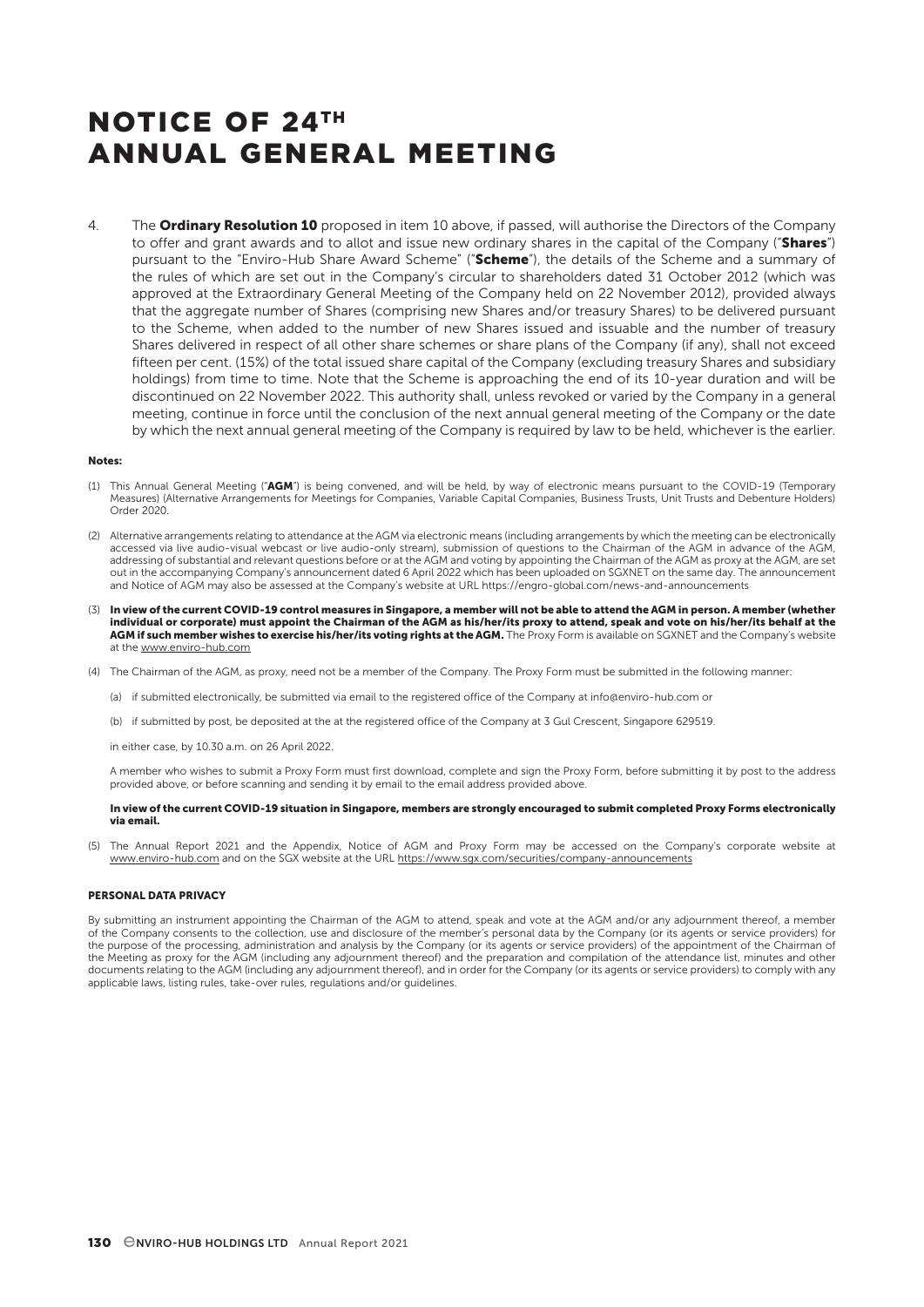# ADDITIONAL INFORMATION ON THE 24TH ANNUAL GENERAL MEETING

On Thursday 28 April 2022 ("AGM") at 10.30 a.m. to be held by Electronic Means

- 1. Background. The Board of Directors (the "Board") of *Onviro-Hub Holdings Ltd (the "Company*") refers to:
	- a. the COVID-19 (Temporary Measures) Act 2020 which enables the Minister for Law by order to prescribe alternative arrangements for listed companies in Singapore to, inter alia, conduct general meetings, either wholly or partly, by electronic communication, video conferencing, tele-conferencing or other electronic means;
	- b. the COVID-19 (Temporary Measures) (Alternative Arrangements for Meetings for Companies, Variable Capital Companies, Business Trusts, Unit Trusts and Debenture Holders) Order 2020 (the "Order") which sets out the alternative arrangements in respect of, inter alia, general meetings of companies;
	- c. the joint statement by the Accounting and Corporate Regulatory Authority, Monetary Authority of Singapore and Singapore Exchange Regulation of 13 April 2020 (and subsequently updated on 27 April 2020, 22 June 2020 and 1 October 2020) which provides guidance on the conduct of general meetings amid the evolving COVID-19 situation during the period from 27 March 2020 to 30 June 2021;
	- d. The extension of the Order announced by the Ministry of Law ("MinLaw") on 6 April 2021 which allows entities to conduct general meetings via electronic means, beyond 30 June 2021 and will continue in force until revoked or amended by MinLaw (the "Extended Order"); and
	- e. Issuance of the 16 December 2021 Regulator's Column entitled "What SGX RegCo expects on the conduct of general meetings amid the ongoing COVID-19 situation" by the Singapore Exchange Regulation ("SGX RegCo").

In light of the foregoing authorities' advisories and guidance and the evolving CovId-19 situation, the Company wishes to inform that the AGM will be convened and held on Thursday, 28 April 2022 at 10.30 a.m. by way of electronic means via Live Webcast to transact the business set out in the AGM Notice and the following are the alternative arrangements which has been put in place for the AGM:-

## (A) PRE-REGISTRATION

Shareholders who wish to attend the AGM via live audio-visual webcast or live audio-only stream, must pre-register by stating their emails, full names, NRIC/Passport Nos./Company Registration Nos. and address to info@enviro-hub.com by 10.30 a.m. on 26 April 2022 ("Registration Cut-Off Date") to enable the Company to verify their status as members.

Following the verification, authenticated members will receive a confirmation email by 10.30 a.m. on 27 April 2022 which will contain login details to access the live audio-visual webcast.

Shareholders who do not receive the confirmation email by 27 April 2022 but have registered by the 26 April 2022 deadline should email the Company at info@enviro-hub.com.

Persons who hold shares through relevant intermediaries, including CPF and SRS investors, and who wish to participate in the AGM should approach their respective relevant intermediaries at least seven (7) working days before the AGM in order for necessary arrangements to be made for their participation in the AGM.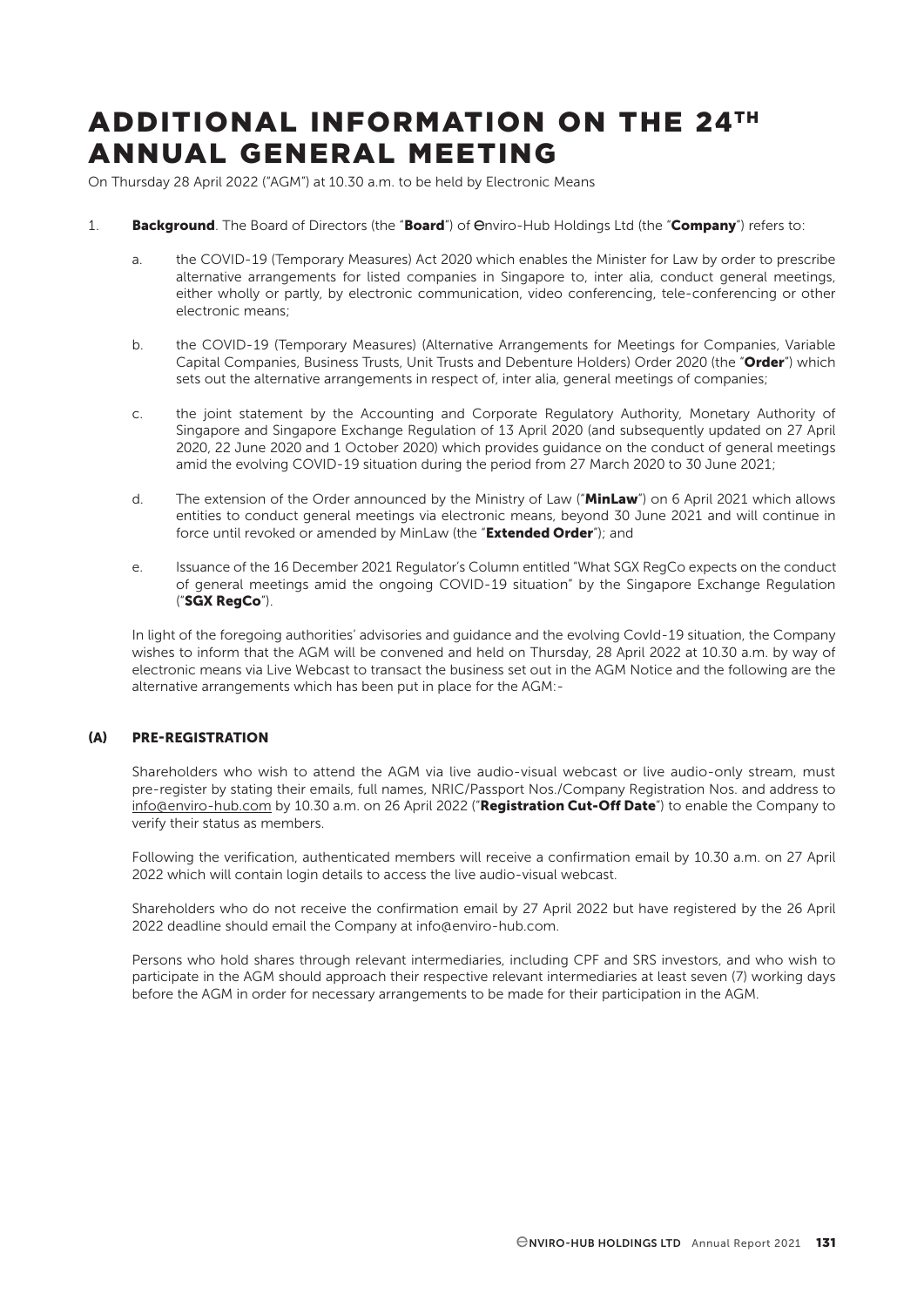# ADDITIONAL INFORMATION ON THE 24TH ANNUAL GENERAL MEETING

On Thursday 28 April 2022 ("AGM") at 10.30 a.m. to be held by Electronic Means

## (B) SUBMISSION OF QUESTIONS IN ADVANCE

Shareholders will not be able to ask questions at the AGM live during the webcast or audio-stream and therefore it is important for shareholders to pre-register and submit their questions in advance of the AGM.

Shareholders can submit their questions related to the resolutions to be tabled for approval at the AGM to the Chairman of the AGM, in advance of the AGM, via email to the Company at info@enviro-hub.com

When sending in questions by post or by email, please also provide the Company with following details:

- a. your full name;
- b. number of shares held in the Company; and
- c. the manner in which you hold shares in the Company (e.g. via CDP, CPF or SRS).

Deadline to submit questions. All questions must be submitted by 16 April 2022. Members will be not able to ask questions at the AGM live during the webcast or audio-stream.

The Company will address all substantial and relevant questions received from shareholders through an SGXNet announcement to be released prior to the AGM on 22 April 2022.

For substantial and relevant questions received from shareholders after 16 April 2022, the responses to such questions from shareholders will be addressed during the AGM or published through an SGXNet announcement on 28 April 2022.

## (C) SUBMISSION OF PROXY FORM TO VOTE

Appointment of Chairman of the AGM as proxy. Shareholders will not be able to vote during the "live" audio-visual webcast or "live" audio-only stream of the AGM proceedings. Shareholders (whether individual or corporate) who pre-register to observe and/or listen to the AGM proceedings and wish to vote on the resolutions to be tabled at the AGM must appoint the Chairman of the AGM must appoint the Chairman of the AGM as their proxy to attend, speak and vote on their behalf at the AGM, in accordance with the instructions on the proxy form. The Proxy Form is available on SGXNET and the Company's website. A printed copy of the Proxy Form can also be found in the Annual Report 2021.

Specific voting instructions to be given. Shareholders must give specific instructions as to voting, or abstentions from voting, in respect of a resolution in the proxy form, failing which the appointment of the Chairman of the AGM as proxy for that resolution will be treated as invalid.

Submission of proxy forms. The Proxy Form must be submitted in the following manner:

- (a) if submitted electronically, be submitted via email to the registered office of the Company at info@enviro-hub.com or
- (b) if submitted by post, be deposited at the at the registered office of the Company at 3 Gul Crescent, Singapore 629519.

in either case, by 10.30 a.m. on 26 April 2022.